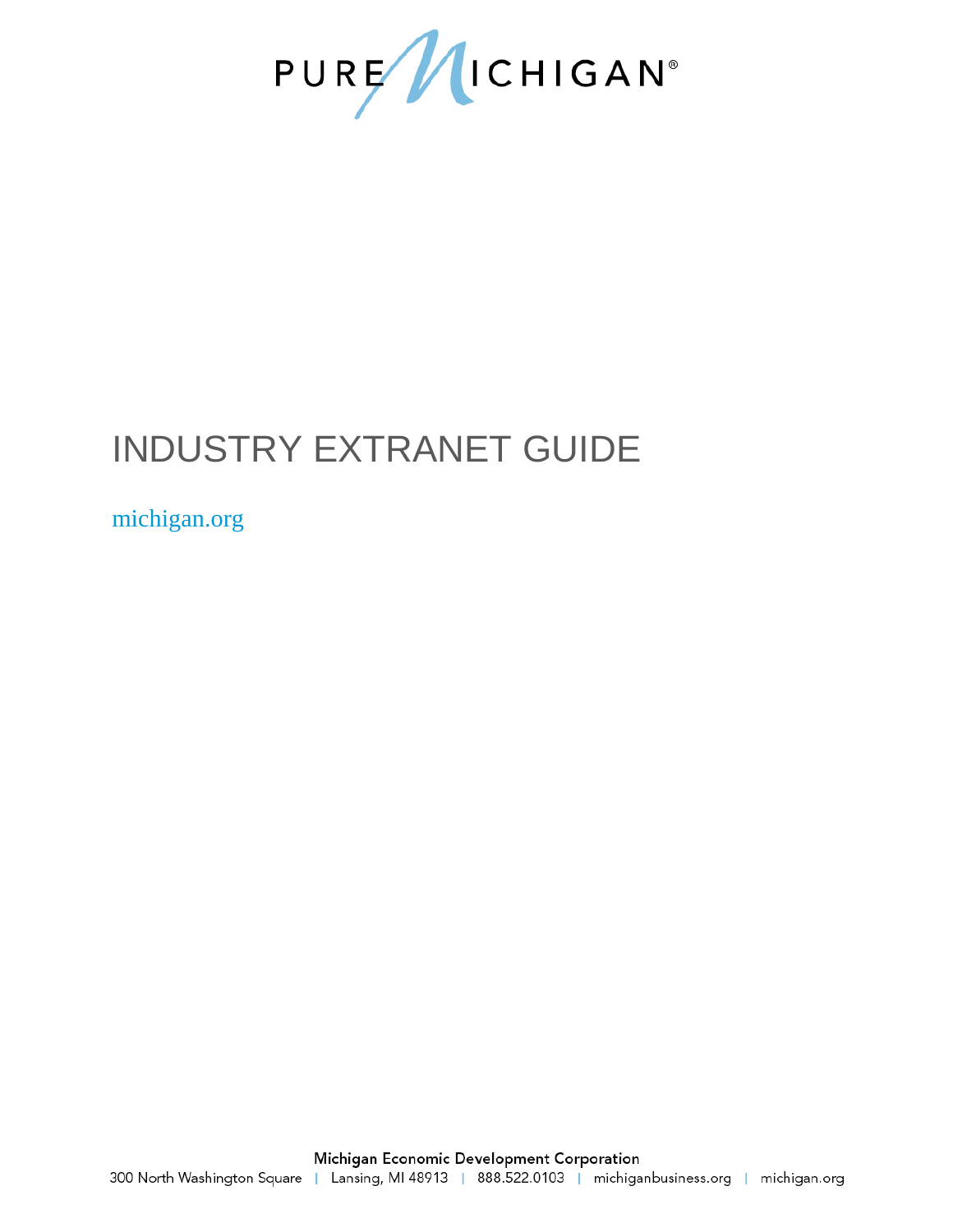Our team at Travel Michigan and the MEDC is pleased to announce the launch of the new Industry Extranet system. We welcome you to log in to review and manage your listing, deals and event information for michigan.org.

Since this is your first peek into the new system, we need you to reset your password to something memorable. Visit **<https://extranet.michigan.org/password/reset>** and enter your email address to receive a link to reset your password. Moving forward, your email address is your username.

If you do not yet have an account set up, visit **<https://extranet.michigan.org/login>** and click on "Request a New Account." This may take 3-5 business days in order for you to receive notice that you are set up and able to login. From there, visit the password reset page above and proceed as directed.

Once logged in, the left-hand navigation will guide you to each section to review and edit your information. Please see below this notice for step-by-step instructions.

If you have trouble or questions while using the system, please contact the Travel Michigan/MEDC support team at **[response@milespartnership.com](mailto:response@milespartnership.com)**. While we have strived to ensure that this new platform is intuitive, user-friendly and easy to navigate independently, please know that we're standing by to help assist with any questions you may have, and will be following up with you periodically over the next few weeks to offer additional assistance and training as needed.

**Links of Note:**

- o **Password reset:<https://extranet.michigan.org/password/reset>**
	- **a. All industry users must first reset password prior to logging in the first time.**
- o **URL to access Extranet**: **<https://extranet.michigan.org/login>**

Please bookmark for your records.

Thank you!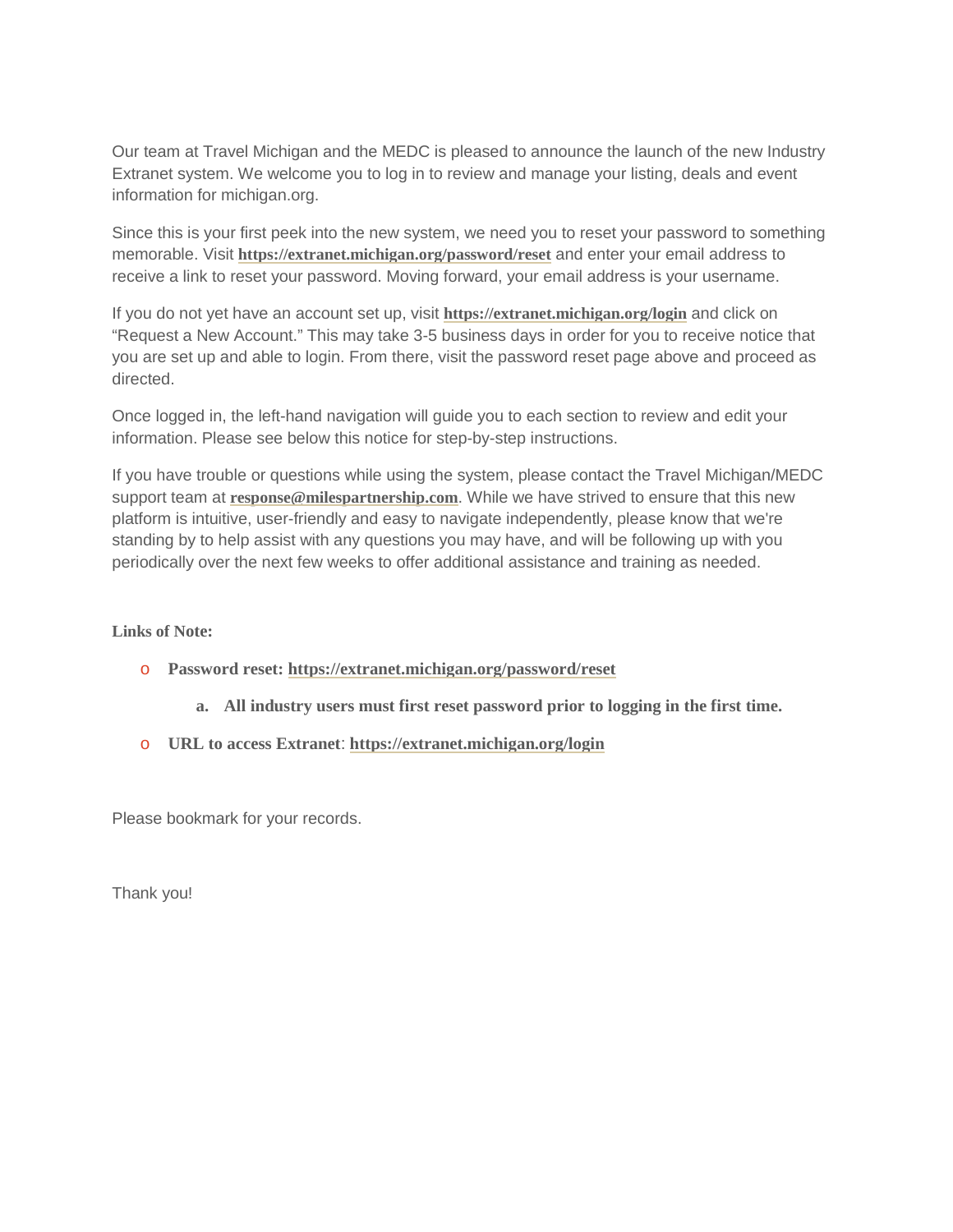# Step-by-step Instructions for the michigan.org Industry Extranet

The new michigan.org website provides enhanced opportunities for promoting your business to Michigan travelers. The new site features spruced-up business and event profile listing pages with a refreshed design that brings the most important information front and center for viewers of your profile. The new website uses listings you submit to the Michigan Extranet.

Enhanced Features in the Extranet

- o Updated business profile page design
- o Various amenities to choose from and custom amenities for each listing category
- o Add social media links to display on your profile (Facebook, Twitter, Pinterest, YouTube and Instagram)
- o Add photos, videos and PDF uploads for brochures, maps, menus and other items for your business profile page
- o Trip Advisor rating and review information

#### System Requirements

- o Internet Explorer 9+
- o Firefox
- o Google Chrome
- o Safari
- o Opera

#### How to Log In

- o Using your browser enter: **<https://extranet.michigan.org/login>**
- o In order to submit a new business listing or event or edit an existing business listing or event, you must first log in to access the Extranet.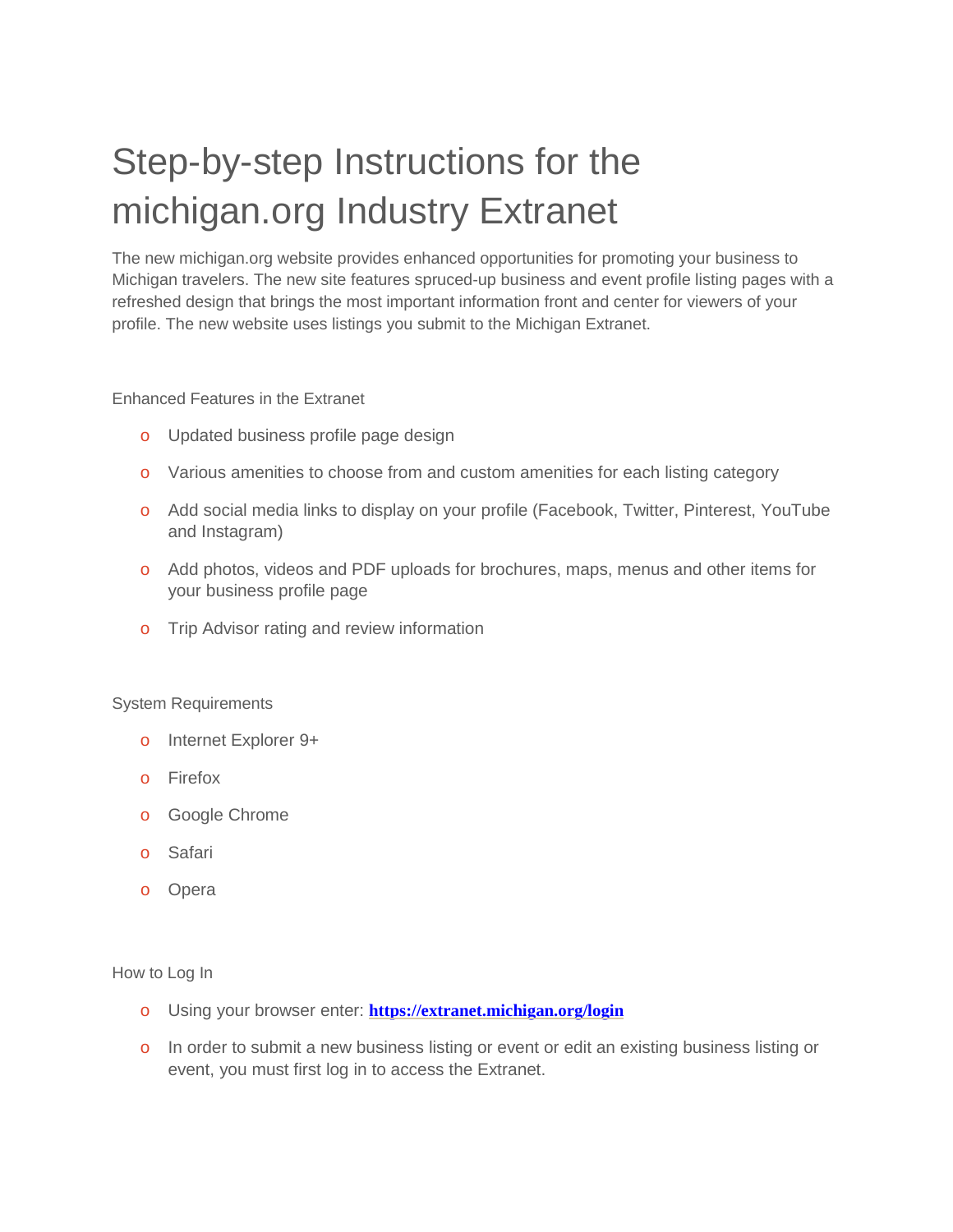| Sign in to start your session                                              |         |
|----------------------------------------------------------------------------|---------|
| E-mail                                                                     |         |
| Password                                                                   |         |
| Remember Me<br>Request a new account<br>I forgot my password<br>Need help? | Sign in |

- o Enter your email address and password on the log in screen and click the Sign in button.
- o If you are new to the Extranet but already have an account: **<https://extranet.michigan.org/password/reset>** and enter your email address to receive a link to reset your password. Moving forward your email address is your username.
- o If you do not yet have an account setup, visit **<https://extranet.michigan.org/login>** and click on "Request a New Account." This may take 3-5 business days in order for you to receive notice that you are setup and able to login. From there, visit the password-reset page above and proceed as directed.

The Extranet Dashboard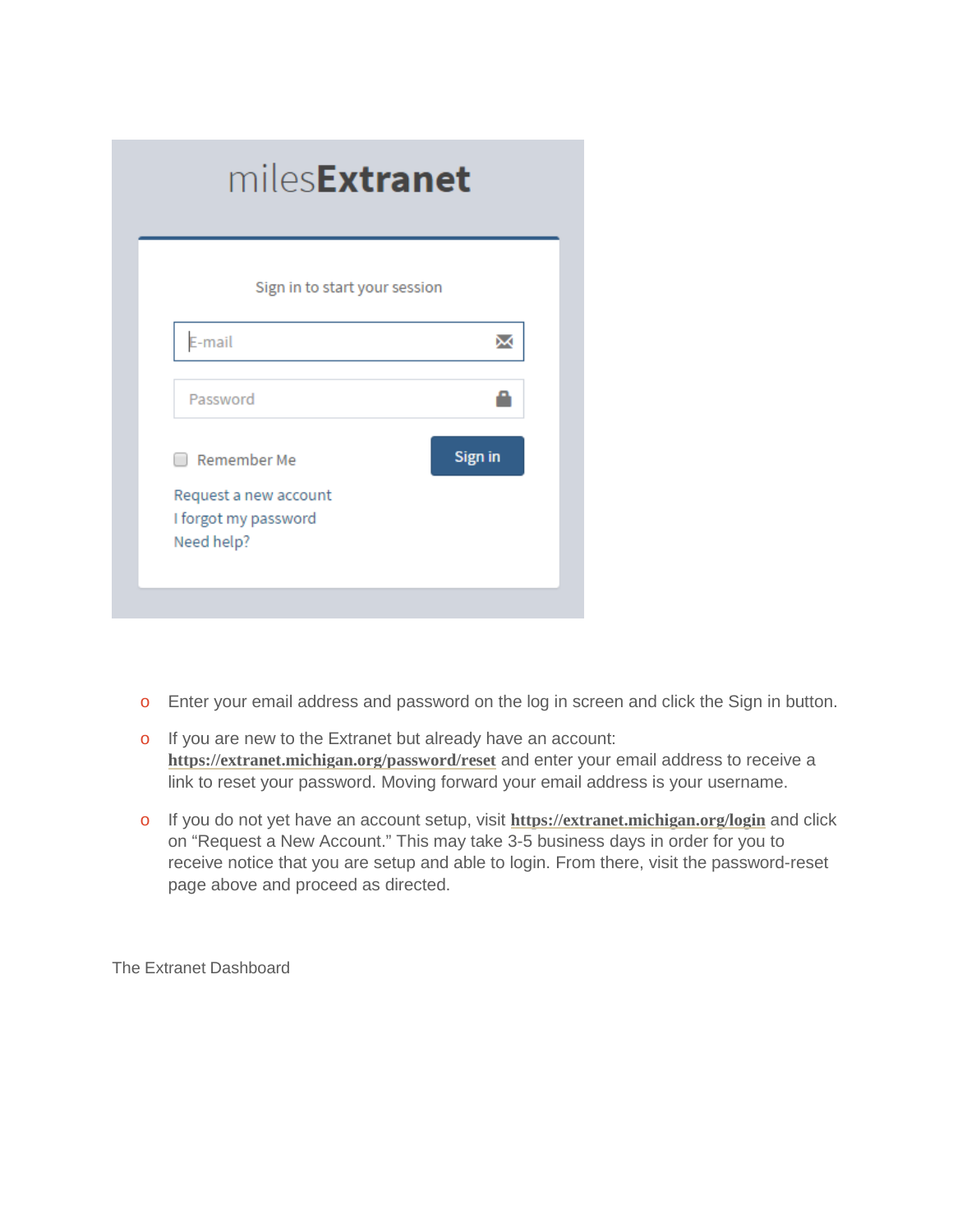### **Extranet Dashboard**



After logging in, your dashboard will display. You will use the dashboard to add new listings, events & deals and to make updates to your existing listings, events & deals. Use the left hand navigation to move through the section screens for review and updates.

Under the DASHBOARD view you will see your Business Name, updates under "What's New" and a summary of your "Recently Updated Listings."

Use the tools in the top right of the header for help:



To add a new listing, event or deal: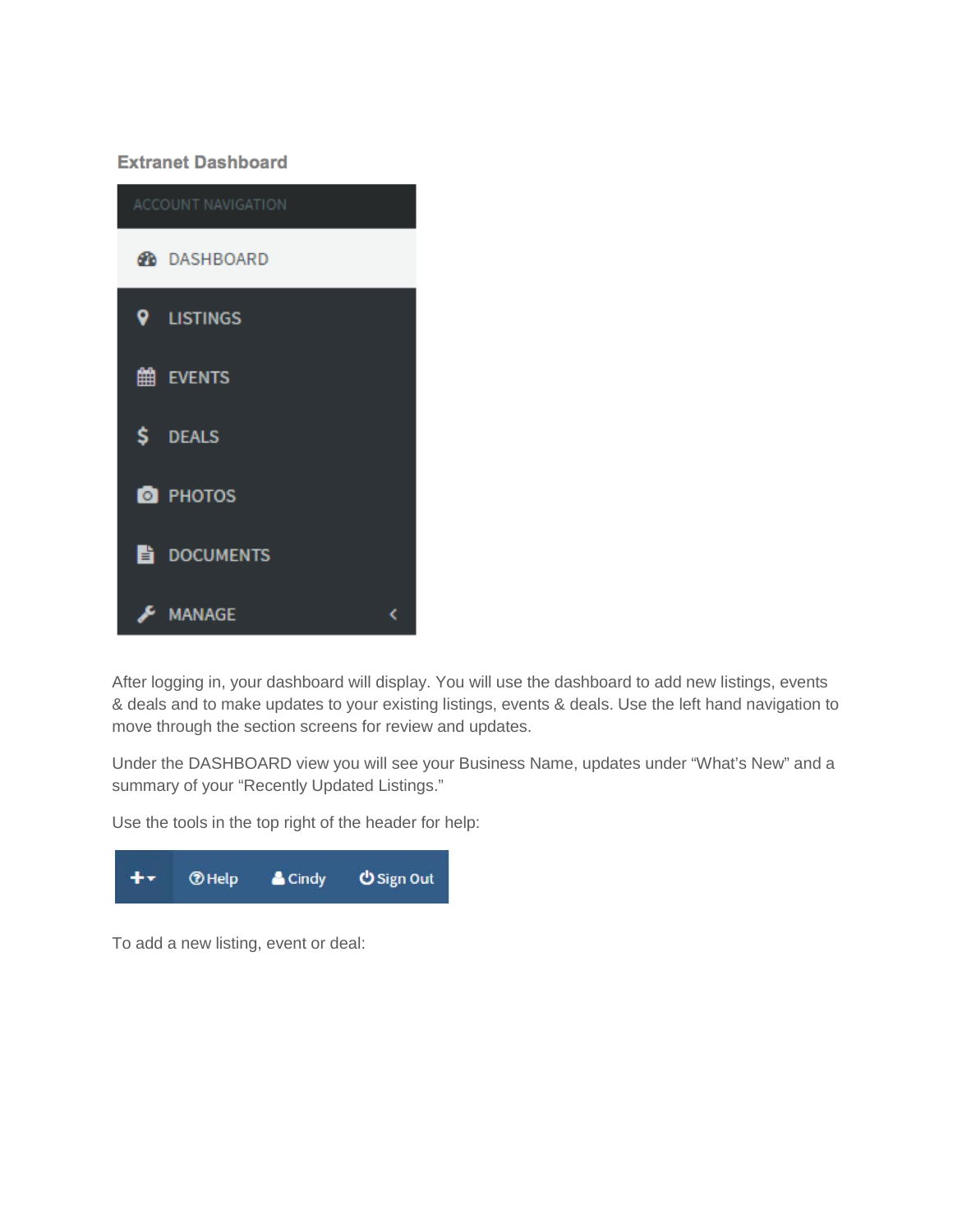

Contact the Help Desk with any questions or concerns:



Or Sign Out:



Keep in mind that certain updates to your business listings and events must be approved by Travel Michigan/MEDC. Please allow up to 3-5 full business days for approval of any changes to appear on **[michigan.org.](http://www.travelwyoming.com/)**

Listings Updates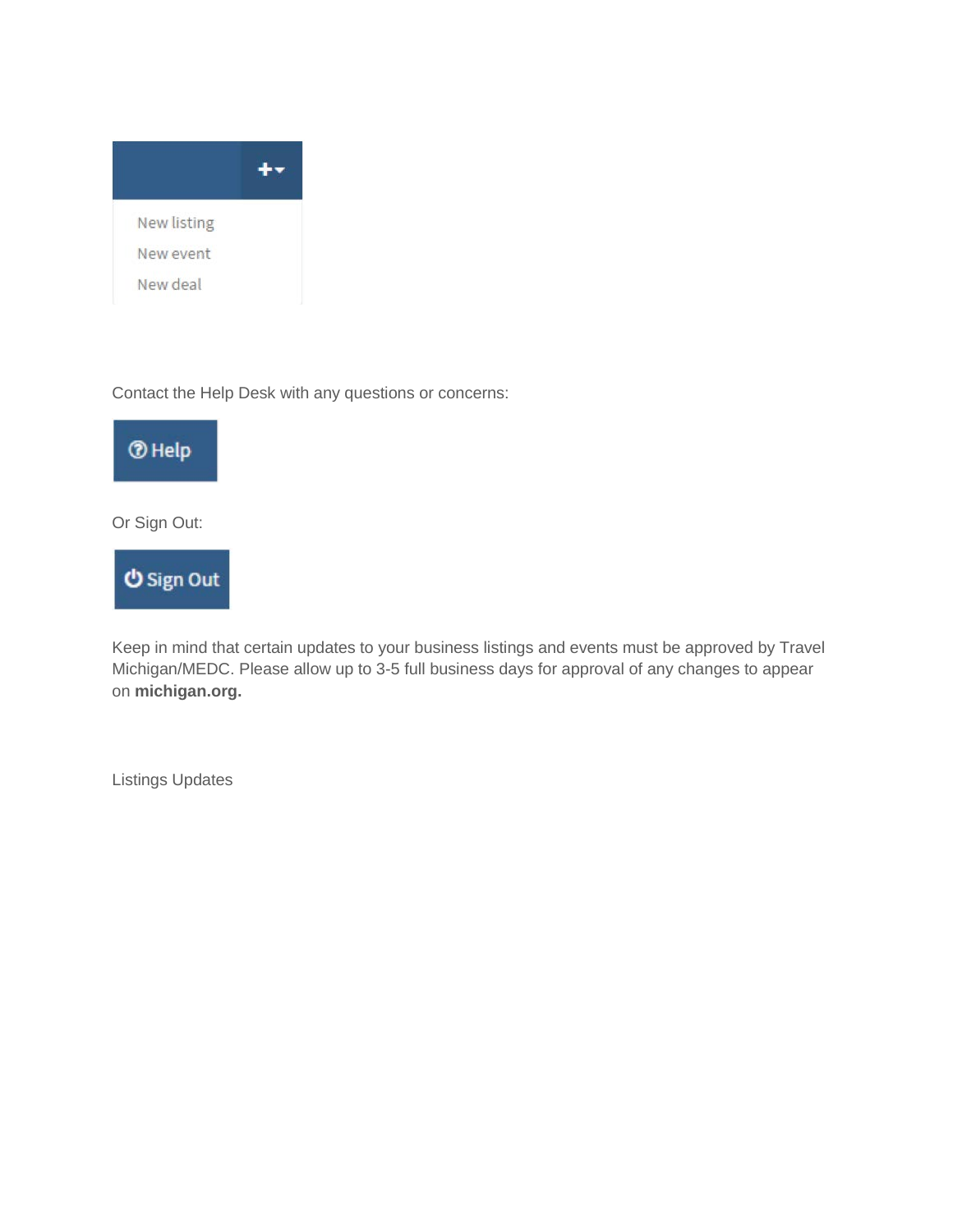

To see and edit the listings in your account, click on LISTINGS in the left menu. That will display your current listings in the main screen and designate which listings are Active with a green button and which are Expired or Inactive with an orange button.

The listing view shows the business name, address and last updated date. Use the search field to find listings quickly. Just enter a keyword in the search field such as part of the business name.

To view or edit your listing data, click on the blue Edit button. To delete the listing click on the red Delete button.

To edit Business Information, Map location, Phone numbers, Emails and Websites – click the Edit button the top right of the appropriate edit box.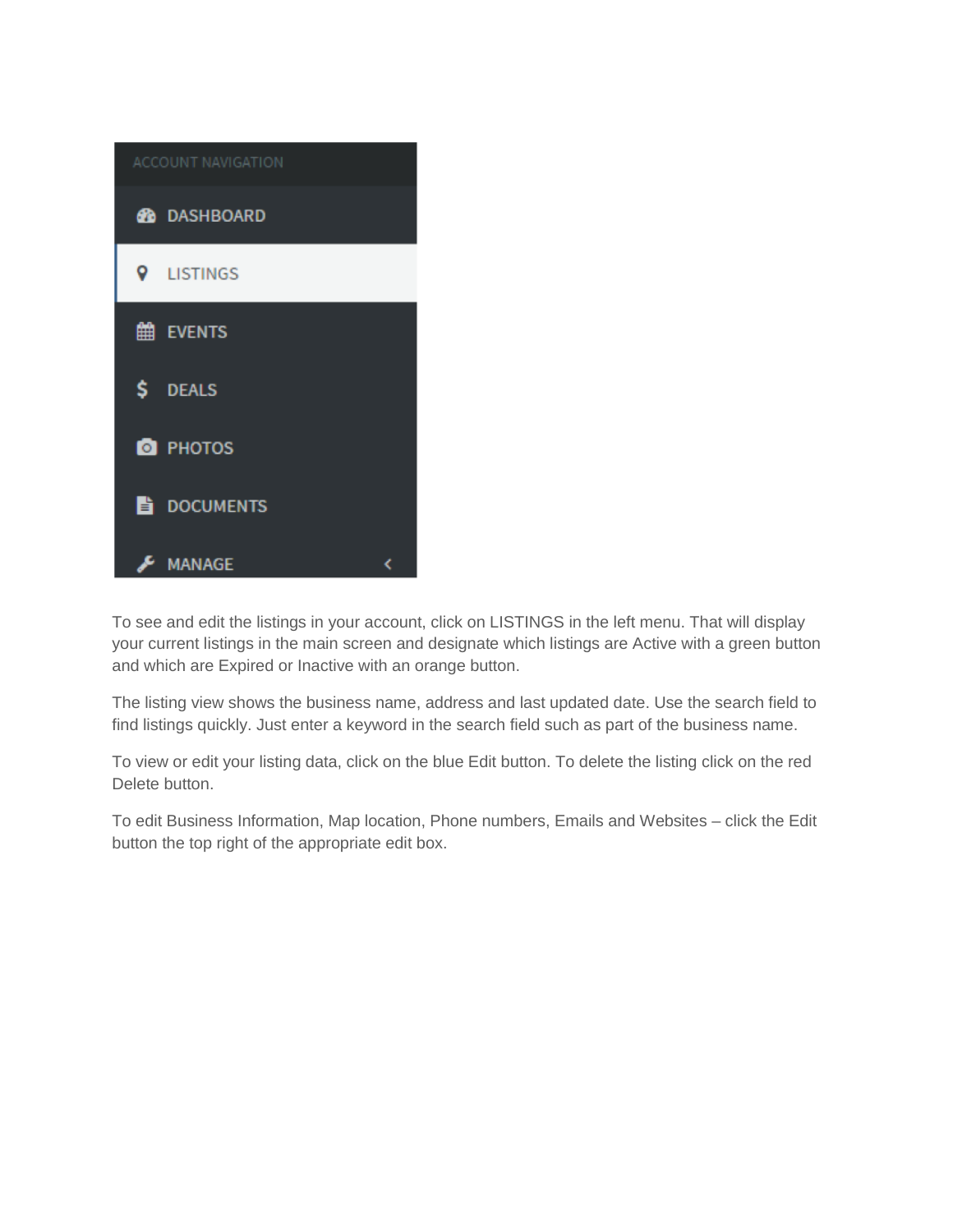|                                                                           | Radisson Plaza Hotel at Kalamazoo Center Contact Information                                                                                                                                                                                                                                                                                 |                                                                                            | Jump to                                                                           |                   |
|---------------------------------------------------------------------------|----------------------------------------------------------------------------------------------------------------------------------------------------------------------------------------------------------------------------------------------------------------------------------------------------------------------------------------------|--------------------------------------------------------------------------------------------|-----------------------------------------------------------------------------------|-------------------|
| <b>ID</b> Business Information                                            | $\mathscr P$ Edit                                                                                                                                                                                                                                                                                                                            | <b>C</b> Phones                                                                            |                                                                                   | $\mathscr P$ Edit |
| <b>Business name</b><br><b>Address</b><br><b>Published under</b>          | Radisson Plaza Hotel at Kalamazoo Center<br>100 West Michigan Avenue<br>Kalamazoo, MI 49007<br>Kalamazoo                                                                                                                                                                                                                                     | Local<br>Alt. local<br>Fax<br><b>Toll-free US</b><br><b>Toll-free worldwide</b>            | (269) 343-3333<br>none<br>$(269)$ 381-1560<br>(800) 964-0350<br>none              |                   |
| $Q$ Map<br>ater St                                                        | $\triangle$ Edit<br><b>AICAUR COMMONS</b><br><b>PP</b><br>ы<br>EWall<br>Campus<br>w.<br>Radisson Plaza Hotel at<br>п<br>Kalamazoo Center, MI                                                                                                                                                                                                 | @ Emails<br><b>Business</b><br><b>Booking</b>                                              | rhi_kala@radisson.com<br>none                                                     | $P$ Edit          |
| N Church S<br>$\longrightarrow$<br>$\circ$<br>Church St<br>$\blacksquare$ | $\mathcal{O}$<br>FOND.<br>jш<br>z<br>Rose<br><b>Chase Bank</b><br>G<br>Bates Alley<br>$\mathcal{Q}$<br>E Michigan Ave<br>and the<br>W Michigan Ave<br>$\longrightarrow$<br>ortage<br>Farmers<br>$\circ$<br>$\circ$<br>Kala<br>Rose<br>Street<br>W Exchange PI<br>mazoo<br>(भ<br>$\overline{\omega}$<br><b>Alley</b><br>Deviss<br>Θ<br>$\leq$ | <b>O</b> Websites<br><b>Business</b><br><b>Booking</b><br><b>Meetings</b><br><b>Mobile</b> | http://www.radisson.com/kalamazoomi<br>http://www.radissonkz.com/<br>none<br>none | $P$ Edit          |

This will open the edit box and display open fields to make changes. You may choose Undo in the right corner to undo changes. Otherwise click Cancel or the Save button once done.

| <b>D</b> Business Information            |         |               | <b>OUndo</b>                         |
|------------------------------------------|---------|---------------|--------------------------------------|
| <b>Business Name*</b>                    |         |               |                                      |
| Radisson Plaza Hotel at Kalamazoo Center |         |               |                                      |
| Address Line 1*                          |         |               |                                      |
| 100 West Michigan Avenue                 |         |               |                                      |
| <b>Address Line 2</b>                    |         |               |                                      |
|                                          |         |               |                                      |
| City *                                   | State * | Postal Code * |                                      |
| Kalamazoo                                | MI      | 49007         |                                      |
| Publish Under*                           |         |               |                                      |
| Kalamazoo                                |         |               | $\overline{\mathbf{v}}$              |
|                                          |         |               |                                      |
|                                          |         |               | $\blacktriangleright$ Save<br>Cancel |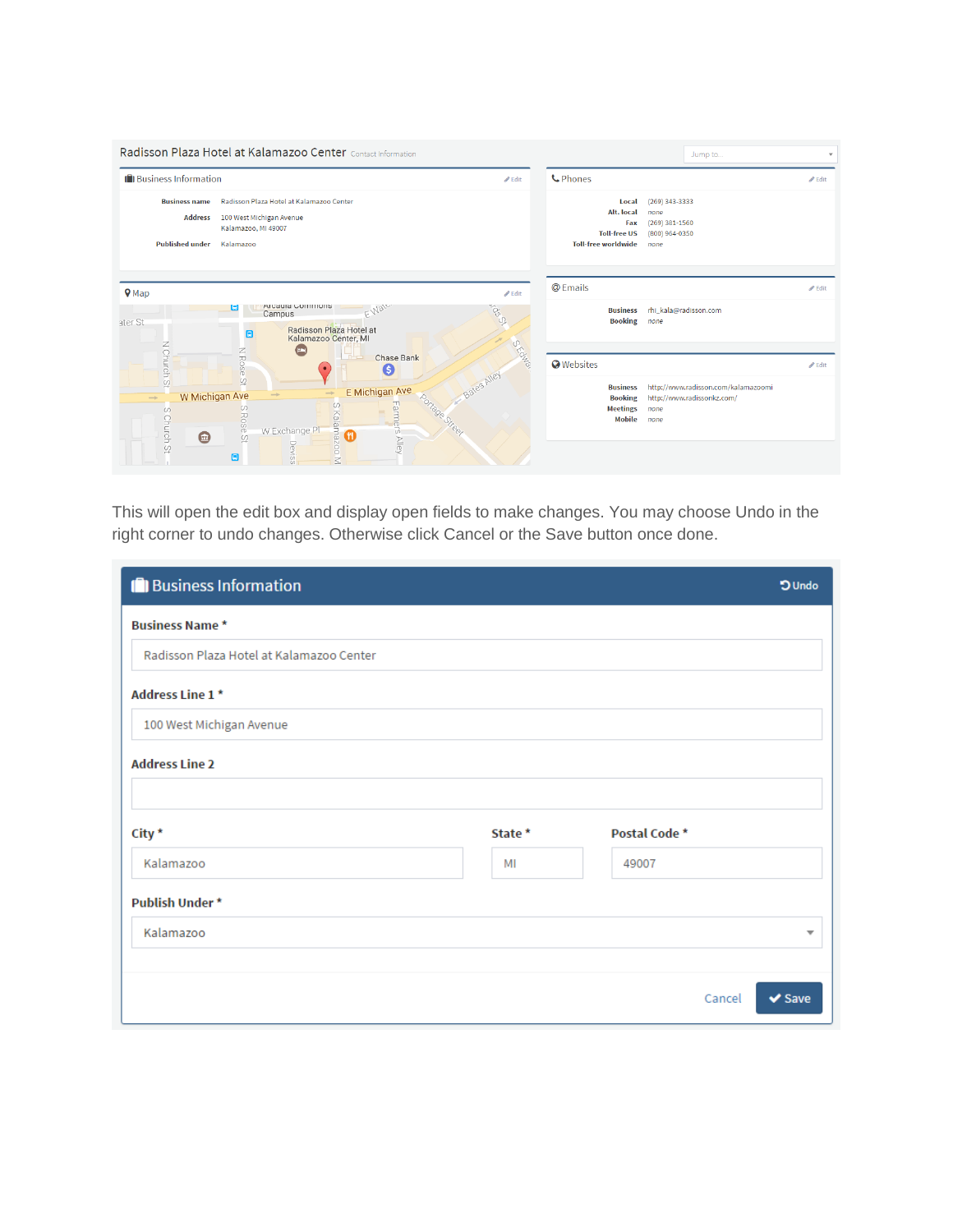#### ADD A NEW LISTING, EVENT or DEAL

You have the ability to add multiple business listings, events & deals under your account from your main dashboard screen.

From the DASHBOARD, click the + button in the top right of the header tools. The dropdown allows you to choose what you would like to add. Add a new listing, event or deal.

| New listing |  |
|-------------|--|
| New event   |  |
| New deal    |  |

From the LISTINGS view, click the Create listing button on the top right.



The "Add Listing" form will be displayed, enter the Business Information, physical address, select your published city from the drop down menu, choose your appropriate categories and enter your description.

Please note \*required fields and character count outlines.

Click the **Create** button. Your new listing is now created. You will see a "success" message at the top of the screen and you are then allowed to make edits.



The page will reload showing the modules you can edit for your new listing. Follow instructions for editing a listing in this document.

Remember that your new listing information must be approved by Travel Michigan/MEDC before it will show up on **[michigan.org](http://www.travelwyoming.com/)**. Please allow up to 3-5 business days.

To go back to your list view without editing, click on the LISTINGS link in the left navigation menu and you will see the added listing in the main screen.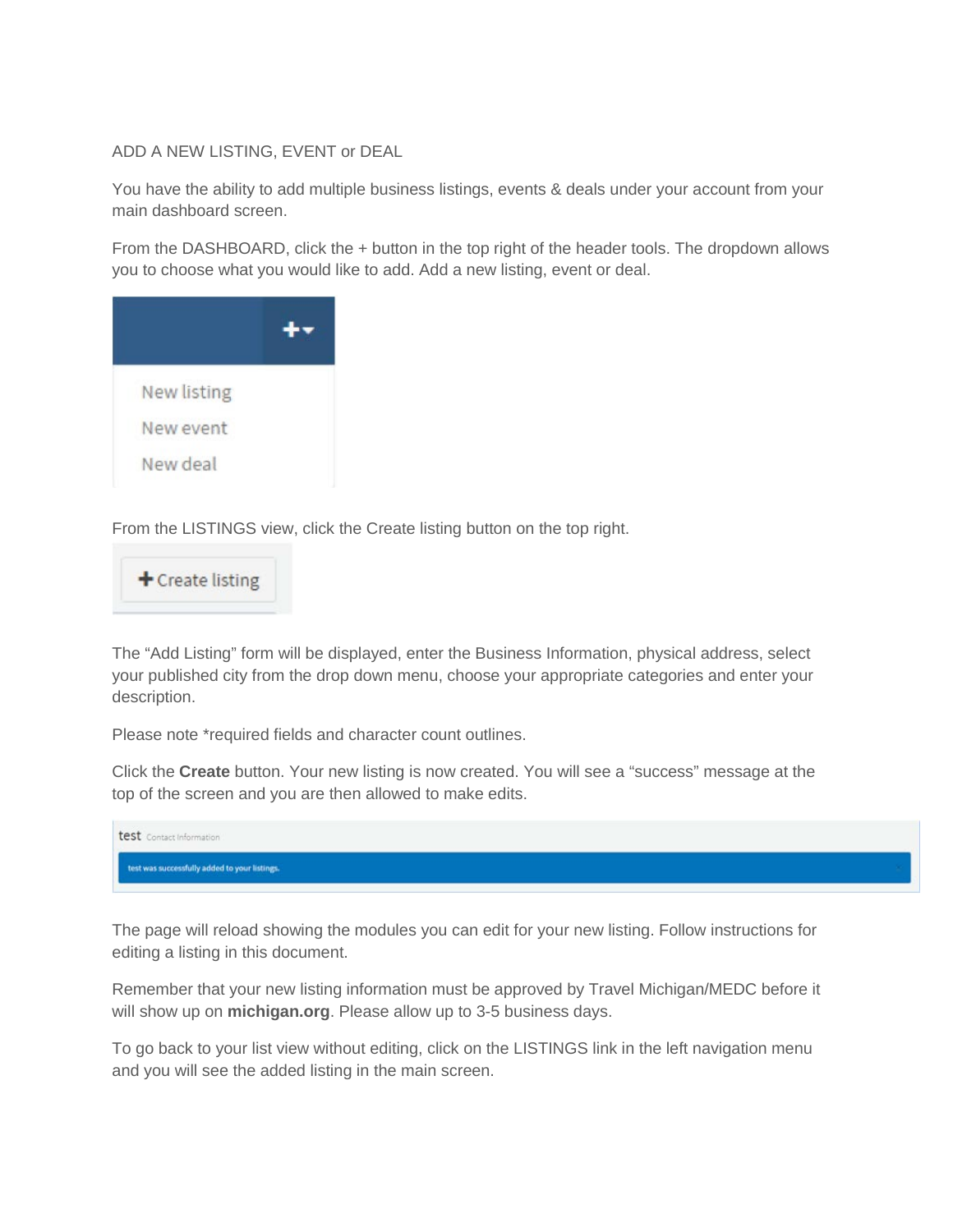To update additional listing information navigate to the appropriate section by clicking on the section name in the left navigation.



#### **EVENTS**

To update events navigate to the event screen by clicking on EVENTS in the left navigation. Your events will appear in a list format by default.

| Radisson Plaza Hotel at Kalamazoo Center Events  |                                              |                          |                     |                        | <b>O</b> Create event |
|--------------------------------------------------|----------------------------------------------|--------------------------|---------------------|------------------------|-----------------------|
| Calendar<br>List                                 |                                              |                          |                     |                        |                       |
| All Events 1 found                               |                                              |                          |                     |                        |                       |
| Search                                           | <b>Product</b>                               | <b>Status</b>            |                     | <b>Tier</b>            |                       |
| Q<br>Find events                                 | Show All                                     | $\mathbf{v}$<br>Show All | $\mathbf{v}$        | Show All               |                       |
| Event $\sim$                                     | Dates $\sim$                                 |                          | Updated $\triangle$ |                        |                       |
| 2017 Coopers Glen Music Festival<br>Michigan.org | February 3, 2017<br>happens 4 weeks from now |                          | 5 days ago          | <b>■ Edit</b> ■ Delete |                       |
|                                                  |                                              |                          |                     |                        | <b>b</b>              |

The listing view shows the business name, event dates and last updated date. Use the Action buttons on the far right to Edit or Delete events.

To search your events just enter a keyword in the search field at the top such as part of the event name. You may also switch to a Calendar view of your events by clicking on the Calendar tab at the top under your business name.

Remember that certain changes you make will go to an approval queue prior to publishing on **[michigan.org](http://www.travelwyoming.com/)**.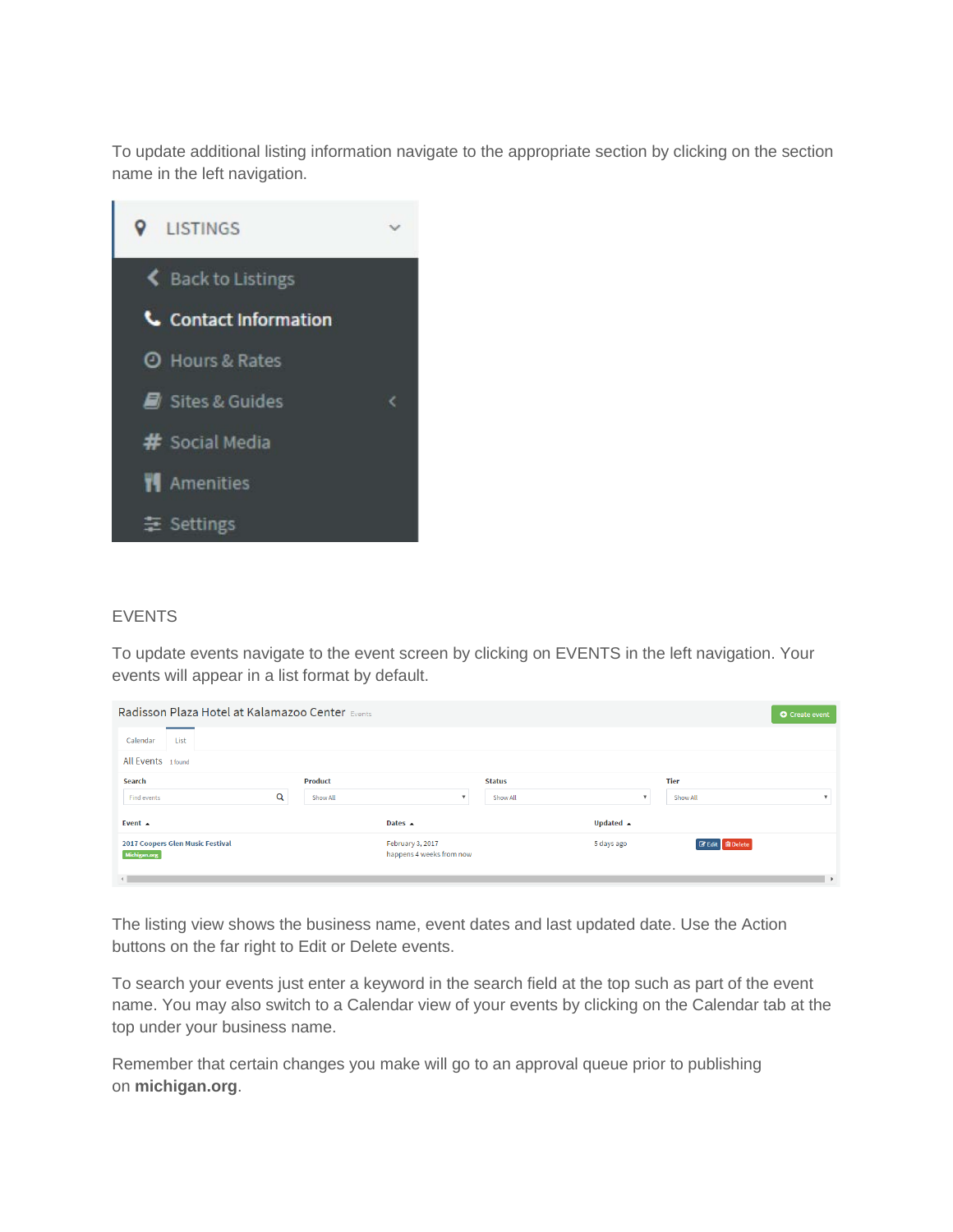#### DEALS

To update deals navigate to the Deals screen by clicking on DEALS in the left navigation. Your deals will appear in an alphabetical list format by default. Click on the arrows next to the Title header to resort the alphabetical list.

| Radisson Plaza Hotel at Kalamazoo Center Deals                                         |                                  |                      | <b>O</b> Create deal   |  |
|----------------------------------------------------------------------------------------|----------------------------------|----------------------|------------------------|--|
| \$ Deals                                                                               |                                  |                      | Search                 |  |
| <b>Title ≑</b>                                                                         | Redeemable $\spadesuit$          | Updated $\triangleq$ | <b>Actions</b>         |  |
| Stay at the Radisson Plaza Hotel Kalamazoo and Receive Free Parking!<br><b>Expired</b> | June 6, 2016 - December 30, 2016 | 4 days ago           | <b>■ Edit</b> ■ Delete |  |

The listing view shows the business name, event dates and last updated date.

Use the Action buttons on the far right to Edit or Delete events.

To search your deals just enter a keyword in the search field in the top right search box such as part of the event name.

Remember that certain changes you make will go to an approval queue prior to publishing on **[michigan.org](http://www.travelwyoming.com/)**.

### PHOTOS & DOCUMENT LIBRARY

Photos and documents should first be edited in the Extranet library and can then be managed for your listing, event or deal.

To add, remove and update photos and documents click on the desired menu item in the left navigation.

Photos are displayed with thumbnail images labeled with their file name.

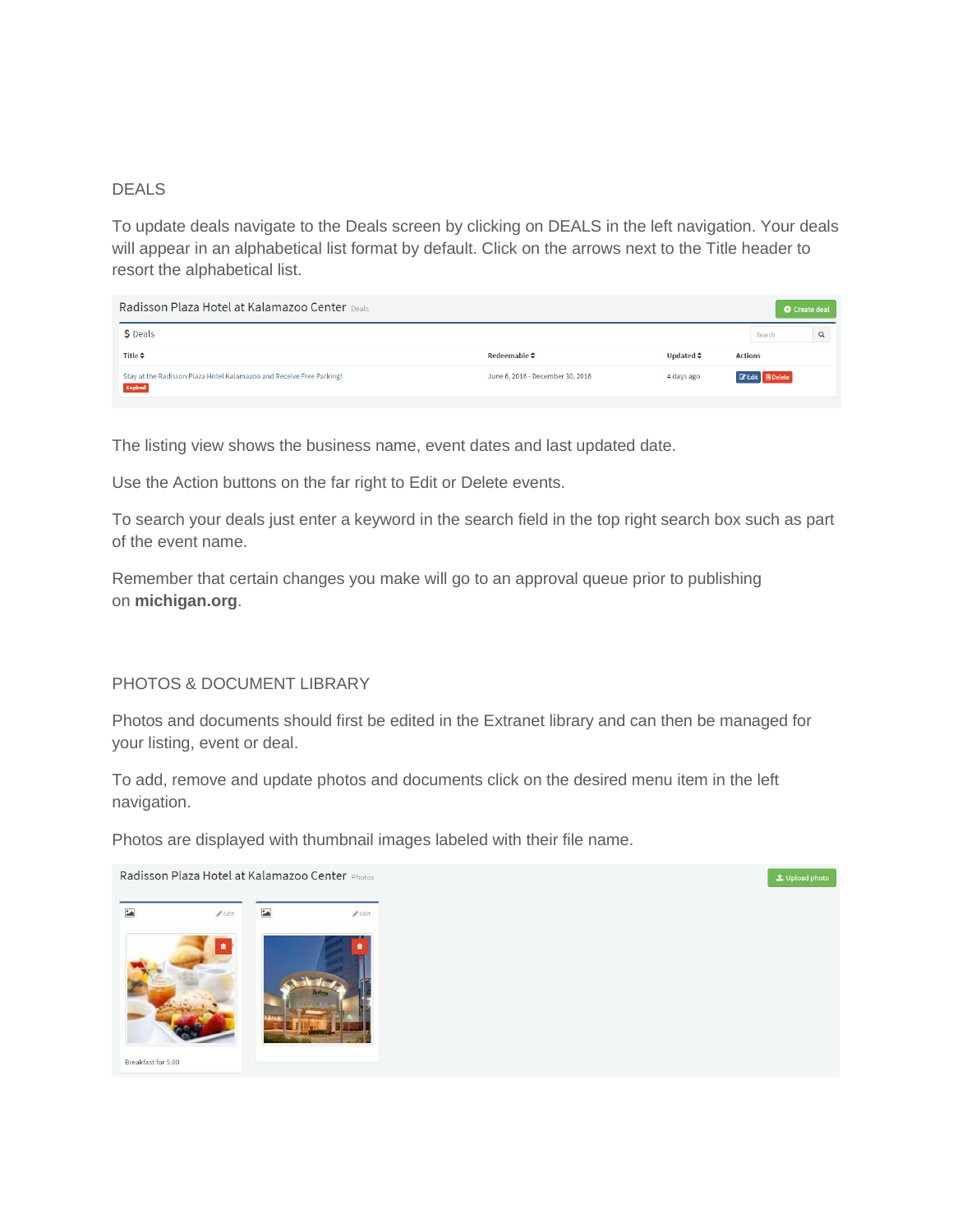Click Edit in the top right corner of each photo box to update the photo caption, assign it to listings, events and/or deals.

Use the orange delete button on the top right corner of the photo to delete the photo. To add a photo use the +Upload photo button in the top right of the main screen. This function allows you to drag and drop files into the window for upload or click to choose the file from your computer.

| Photos | + Hide Upload                                                                 |
|--------|-------------------------------------------------------------------------------|
|        | To upload images, drag files here, or click within this box to choose a file. |

The same functionality exists for uploading DOCUMENTS.

#### Documents

To upload documents, drag PDF files here, or click within this box to choose a file.

+ Hide Upload

#### MANAGE YOUR ACCOUNT

If you have more than one account under your management you may use the drop down in the top left navigation under your username to switch accounts.

Once in the appropriate account click on MANAGE at the bottom of the left navigation menu. From there you can see the users and update settings.



Click on USERS for the main screen to display the users on the account in a list format with Email, First & Last names and Role.